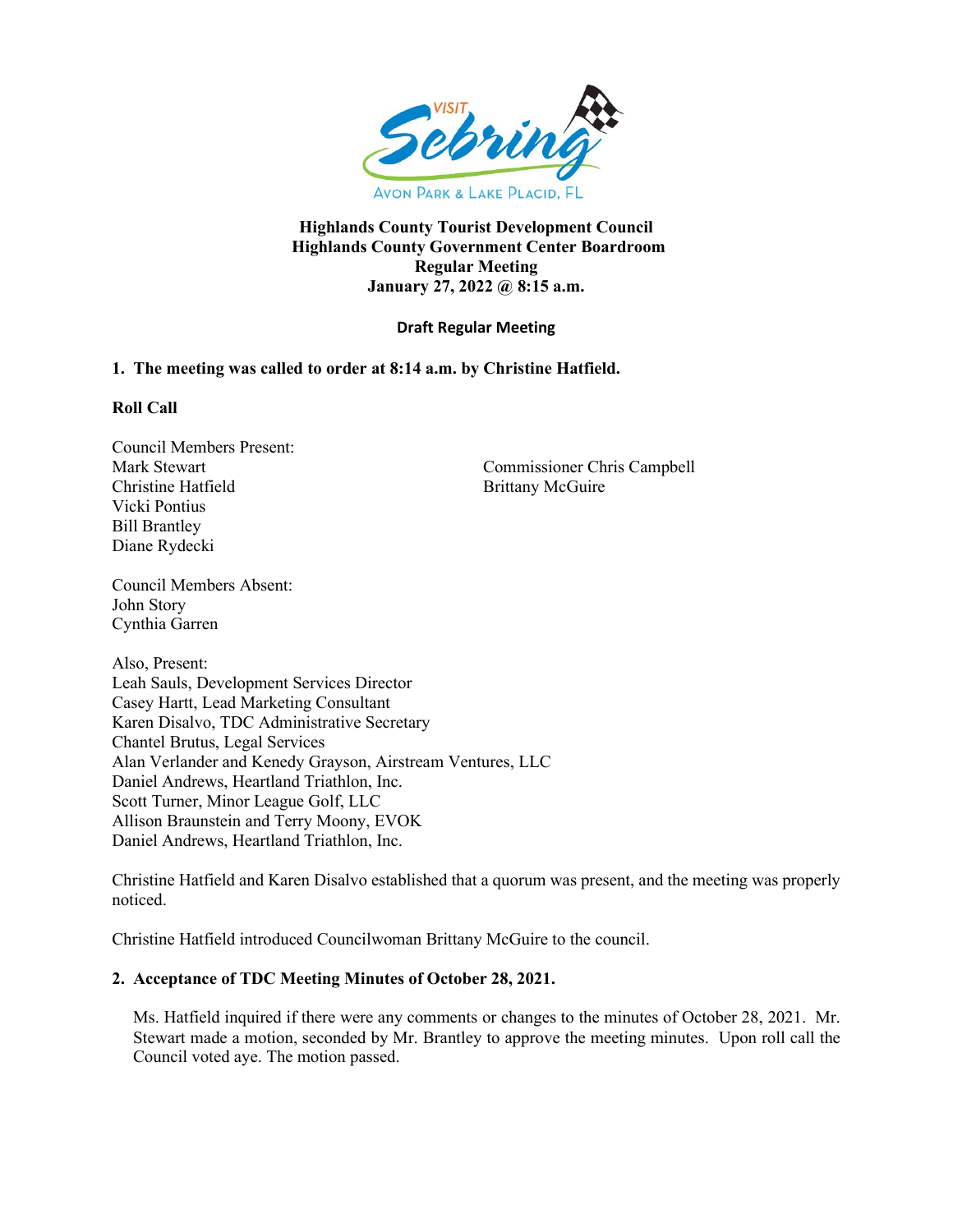## **3. Financial and Office Reports**

Ms. Hartt presented the Monthly Expenditure and Revenue Reports year to date ending September 30, 2021, which makes a total up to date of \$880,899.

Ms. Disalvo advised Leads and information requests continue to rise.

 Mr. Stewart made a motion, seconded by Mr. Brantley, to approve the financial reports as presented. Upon roll call the Council voted aye. The motion passed.

## **4. Tourism Award Presentation**

Ms. Hartt advised that Ms. Fletcher was unable to attend. Presentation of the award is postponed.

# **5. Marketing & Event Updates**

## A. Marketing Update

Ms. Hartt presented her quarterly marketing presentation to go over several past, present and future events. Ms. Hartt has received Grant income from the FL Sports Foundation to total \$47,598. Ms. Hartt noted that collections for October 2020 to September 2021 was \$1,174,532. Ms. Hartt recommended adding \$100,000.00 to the 21-22 TDC budget. A motion to amend the budget was made by Ms. Pontius, seconded by Commissioner Campbell. Upon roll call the Council voted aye. The motion passed.

# B. Sports Events Update

Mr. Verlander from Airstream Ventures provided an update on Sports Tourism Events for the remainder of 2022 and into 2023. He spoke about Spartan/Tough Mudder event in December and how noticeably impactful the event was to everyone in Highlands County. He went over new events that will impact 2022 and 2023.

# C. Webiste & Search Update, EVOK Advertising

 Ms. Braunstein and Mr. Moony provided a marketing presentation on the VisitSebring website. They demonstrated the improvements they have made to make the website more user friendly and generate more foot traffic.

# **6. Items for Voting**

## A. Heartland Triathlon (June 4-5, 2022). Sports Event Grant requesting \$10,000

Mr. Turner from the Heartland Triathlon Inc. requested up to \$10,000. for promotional items, MOT fees and out-of-county marketing for the Heartland Triathlon. The 2022 event will be June 3-5, 2022.

Ms. Pontius made a motion, seconded by Mr. Stewart, to approve the grant for up to \$10,000 for promotional items and out-of-county marketing. Upon roll call, all Council members voted aye. The motion passed.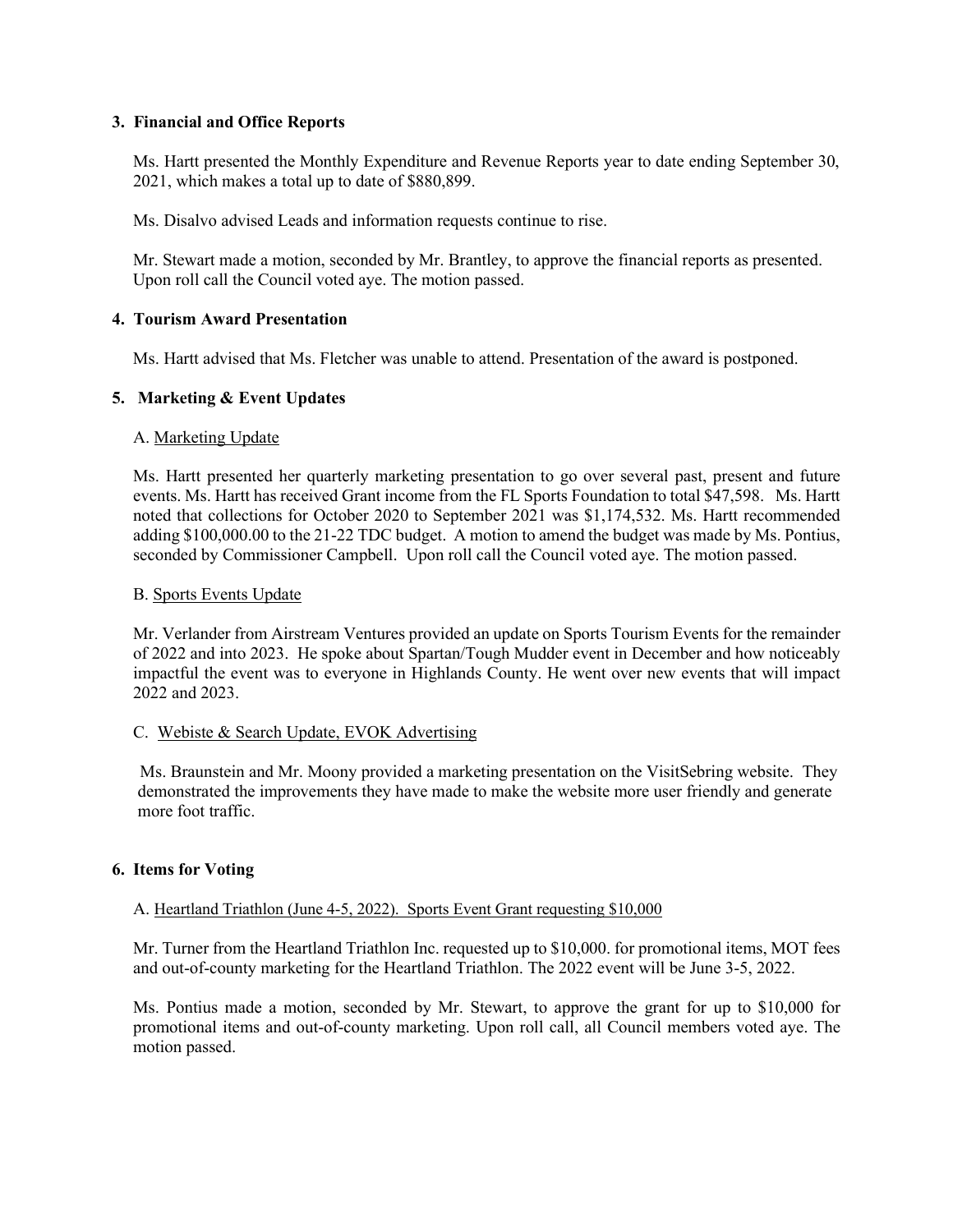# B. Visit Sebring Classic (April 12-14, 2022). Years #2 (2022) & #3 (2023) New Event Grant requesting \$13,000 /year.

 Mr. Andrews from Minor League Golf, LLC, requested \$13,000 for year #2 (2022), and \$13,000 for year #3 (2023) for venue fees, event officials, and digital marketing outside Highlands County for the Visit Sebring Classic Golf Tournament. TDC's staff recommendation was \$9,750 per year.

Ms. Pontius made a motion, seconded by Mr. Stewart, to approve the grant for \$9,750 for venue, event officials and out-of-county marketing. Upon roll call, all Council members voted aye. The motion passed.

# C. Citrus Golf Trail Open (Nov. 29-Dec. 2, 2022). Years #2 (2022) & #3 (2023). New Event Grant requesting \$16,000/year.

Mr. Turner from Minor League Golf, LLC, requested funding of \$16,000/year, as a 3-year, New Event Grant with funding up to \$16,000/year for year #2 (2022) and year #3 (2023) based on \$10,000 base + \$20/verified room night. Reimbursable grant funds are to be used for venue rental, officials, digital marketing, equipment rentals and Pro-Am reception for the Citrus Golf Trail Open.

Ms. Pontius made a motion, seconded by Mr. Stewart, to approve funding up to \$16,000/year for year #2 (2022) and year #3 (2023) based on \$10,000 base + \$20/verified room night. Reimbursable grant funds are to be used for venue rental, officials, digital marketing, equipment rentals and Pro-Am reception for the Citrus Golf Trail Open. Upon roll call, all Council members voted aye. The motion passed.

# D. ACL Cornhole Championship (May 13-15, 2022). New Event Grant requesting \$24,500 year #1 (2022) and \$20,000/year for years #2 (2023) and #3 (2024).

Mr. Verlander from Airstream Ventures requested for the ACL Cornhole Championship grant application request for funding as a 3-year, New Event Grant with funding up to \$24,500 for year #1  $(2022)$  based on \$20,000 base + \$20/verified room night, and \$20,000/year for 2023 and 2024 based on  $$10,000$  base  $+$  \$20/verified room night. Reimbursable grant funds are to be used for venue rental, officials, paid social media marketing, equipment rentals and Facebook livestream event coverage.

Ms. Pontius made a motion, seconded by Mr. Stewart, to approve funding up to \$24,500 for year  $\#1$ (2022) based on \$20,000 base + \$20/verified room night, and \$20,000/year for 2023 and 2024 based on \$10,000 base + \$20/verified room night, to be used for venue rental, officials, paid social media marketing, equipment rentals and Facebook livestream event coverage for ACL Cornhole Championship. Upon roll call, all Council members voted aye. The motion passed.

# E. High School Lacrosse Tournament (May 14-15, 2022). New Event Grant requesting \$30,000 year #1 (2022) and \$20,000/year for years #2 (2023) and #3 (2024).

Mr. Verlander from Airstream Ventures requested for the High School Lacrosse Tournament (May 14- 15) grant application for funding as a 3-year, New Event Grant with funding up to \$30,000 for year #1  $(2022)$  based on \$20,000 base + \$20/verified room night, and \$20,000/year for 2023 and 2024 based on  $$10,000$  base  $+$  \$20/verified room night. Reimbursable grant funds are to be used for venue rental, officials, paid social media marketing, equipment rentals and Facebook livestream event coverage.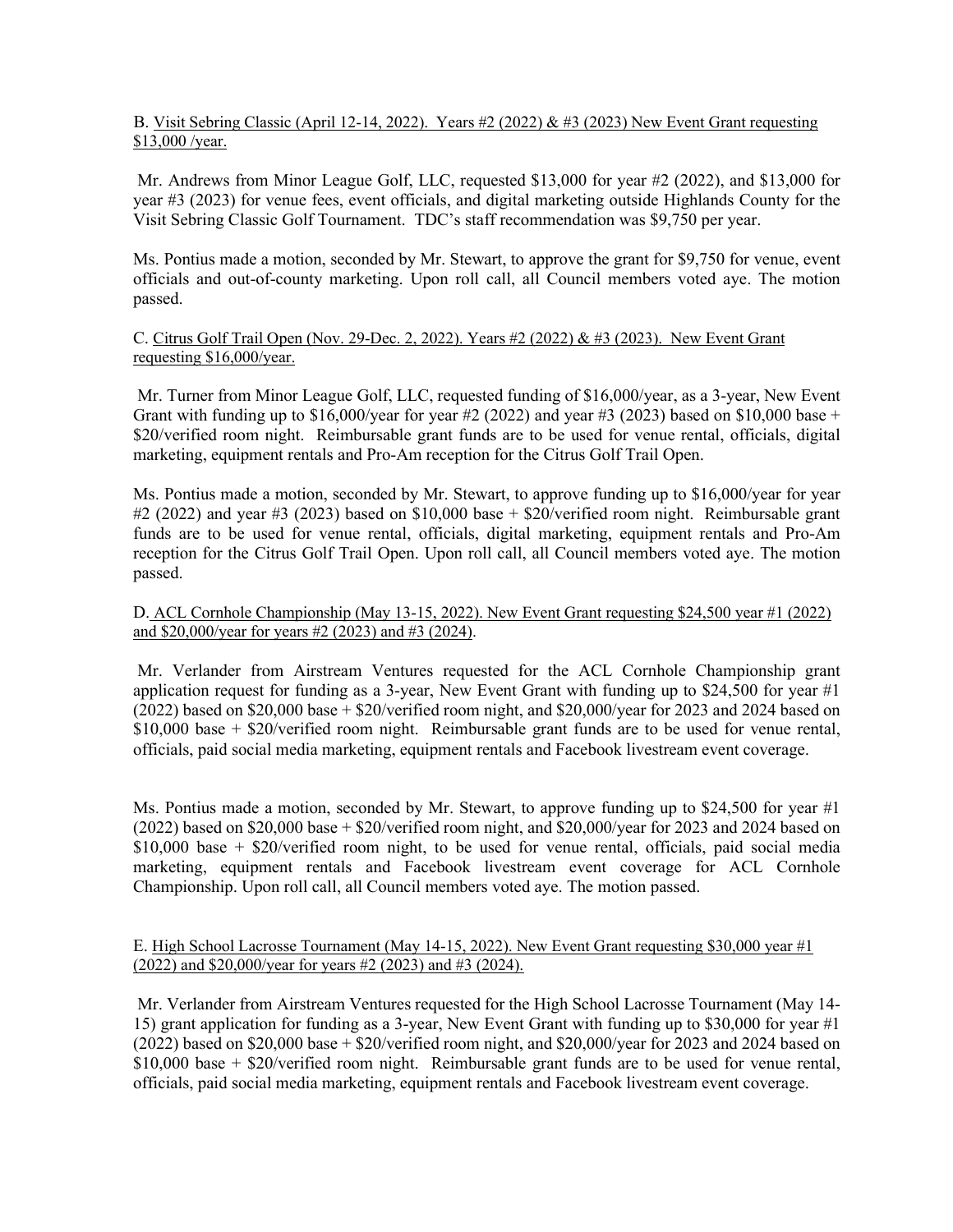Ms. Pontius made a motion, seconded by Mr. Stewart, to approve funding up to \$30,000 for year  $#1$ (2022) based on \$20,000 base + \$20/verified room night, and \$20,000/year for 2023 and 2024 based on  $$10,000$  base +  $$20/$ verified room night, to be used for venue rental, officials, paid social media marketing, equipment rentals and Facebook livestream event coverage for the High School Lacrosse Tournament. Upon roll call, all Council members voted aye. The motion passed.

## F. Bono Bilt Youth Wrestling Showdown (June 17-19, 2022). Year  $#2 \& #3$  (2023) New Event Grant requesting \$20,000/year

Mr. Verlander from Airstream Ventures for the Bono Bilt Youth Wrestling Tournament grant application request for funding as a 3-year, New Event Grant with funding up to \$20,000/year for year  $\#2$  (2022) and year  $\#3$  (2023) based on \$10,000 base + \$20/verified room night. Reimbursable grant funds are to be used for venue rental, officials, digital marketing platform, marketing, and web broadcast.

Ms. Pontius made a motion, seconded by Mr. Stewart, to approve funding up to \$30,000 for year  $#1$ (2022) based on \$20,000 base + \$20/verified room night, and \$20,000/year for 2023 and 2024 based on \$10,000 base + \$20/verified room night, to be used for venue rental, officials, paid social media marketing, equipment rentals and Facebook livestream event coverage for the Bono Bilt Youth Wrestling Tournament. Upon roll call, all Council members voted aye. The motion passed.

## G. GFNY Marathon date change request to Oct. 22, 2022

Ms Fluhme was unable to attend the meeting, so Ms. Hartt advised the date change will have both GFNY marathon/cycling events on the same weekend. The change would be for this year only.

 Ms. Pontius made a motion, seconded by Ms. Rydecki, to approve the date change of the GFNY Marathon to October 22, 2022. Upon roll call, all Council members voted aye. The motion passed.

#### H. AJGA grant contract amount change request to \$16,000/year for 2022 and 2023

Mr. Rogers from American Junior Golf Association requested grant contract amount change from \$13,000 to \$16,000/year for 2022 and 2023 for the American Junior Golf Association.

 Ms. Pontius made a motion, seconded by Mr. Stewart, to approve the grant increase from \$13,000 to \$16,000 for 2022 and 2023. Upon roll call, all Council members voted aye. The motion passed.

#### I. New Description for Tourist Development Coordinator/Admin Position

Ms Sauls requested the position of Administrative Secretary of the Tourist Development position be changed to Tourist Development Coordinator. The pay grade would go from 105 to 108.

 Ms.Pontius made a motion, seconded by Mr. Stewart to approve the Tourist Development position be changed to Tourist Development Coordinator. Upon roll call, all Council members voted aye. The motion passed

## **7. Old Business/Discussion**

# A. Tourist Development Tax Letter

Ms. Sauls reported that tax letters were mailed on January 3, 2022.